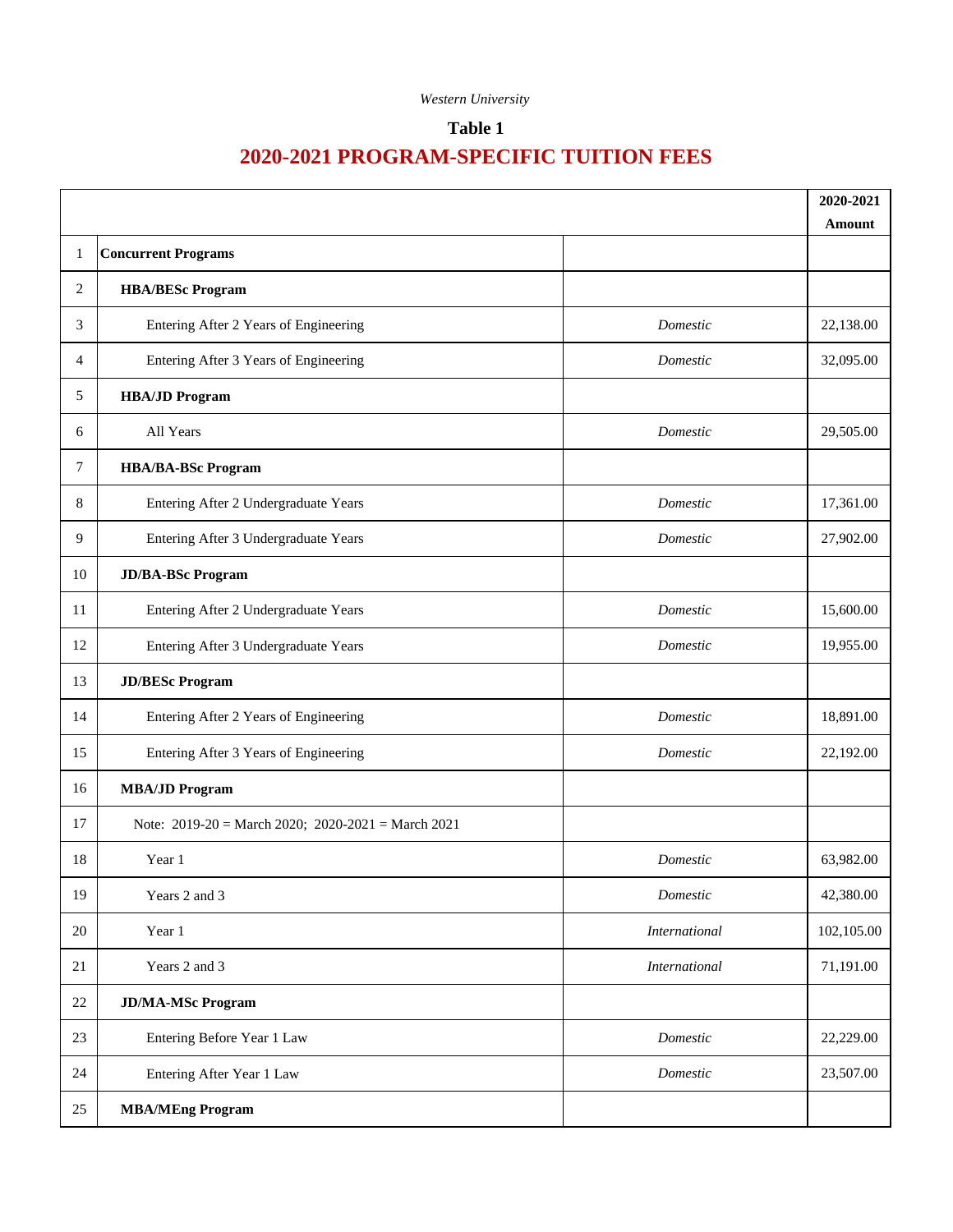## **Table 1**

|    |                                                                                                                                       |                                                                                 | 2020-2021  |
|----|---------------------------------------------------------------------------------------------------------------------------------------|---------------------------------------------------------------------------------|------------|
|    |                                                                                                                                       |                                                                                 | Amount     |
| 26 | Note: $2019-20$ = March 2020; $2020-21$ = March 2021                                                                                  |                                                                                 |            |
| 27 | Years $1 - 2$                                                                                                                         | Domestic                                                                        | 48,154.00  |
| 28 | After 2 years                                                                                                                         | Domestic; per term                                                              | 16,050.00  |
| 29 | Years $1 - 2$                                                                                                                         | <i>International</i>                                                            | 77,345.00  |
| 30 | After 2 years                                                                                                                         | International; per term                                                         | 25,780.00  |
| 31 | <b>AMBA/JD Program</b>                                                                                                                |                                                                                 |            |
| 32 | Note: $2019-20 = July 2019$ ; $2020-21 = July 2020$                                                                                   |                                                                                 |            |
| 33 | Year 1                                                                                                                                | Domestic                                                                        | 41,688.00  |
| 34 | Year 2                                                                                                                                | Domestic                                                                        | 34,425.00  |
| 35 | Year 3                                                                                                                                | Domestic                                                                        | 34,425.00  |
| 36 | <b>Richard Ivey School of Business</b>                                                                                                |                                                                                 |            |
| 37 | The rates shown below are program fees                                                                                                |                                                                                 |            |
| 38 | <b>Business (MBA)</b>                                                                                                                 | Domestic                                                                        | 83,250.00  |
| 39 | Business (MBA)                                                                                                                        | <i>International</i>                                                            | 117,500.00 |
| 40 | Business (MSc) -- all streams                                                                                                         | Domestic                                                                        | 38,250.00  |
| 41 | Business (MSc) -- all streams                                                                                                         | <i>International</i>                                                            | 68,250.00  |
| 42 | <b>Business (MGMT/CEMS)</b>                                                                                                           | Domestic                                                                        | 43,200.00  |
| 43 | Business (MGMT/CEMS)                                                                                                                  | <i>International</i>                                                            | 73,500.00  |
| 44 | Business (MSc) Double Degree Track Program -- Business Analytics<br>Stream for Ivey Students Attending 2 terms at Norwegian School of | Domestic (total for 5 terms) - effective<br>with the September 2020 intake      | 47,800.00  |
| 45 | Business (MSc) Double Degree Track Program -- Business Analytics<br>Stream for Ivey Students Attending 2 terms at Norwegian School of | International (total for 5 terms) -<br>effective with the September 2020 intake | 85,300.00  |
| 46 | Business (MSc) Double Degree Track Program -- Tuition for Norwegian<br>School of Economics Students Attending 2 terms at Ivey         | total for 2 terms                                                               | 17,500.00  |
| 47 | Tuition, Executive MBA Program- Canada - - September Intake                                                                           | total for 3 terms                                                               | 115,000.00 |
| 48 | Tuition, MBA Direct (Domestic) -- July Intake                                                                                         |                                                                                 | 50,085.00  |
| 49 | Tuition, MBA Direct (International) -- July Intake                                                                                    |                                                                                 | 70,500.00  |
| 50 | Tuition, Accelerated MBA (Domestic) -- January Intake                                                                                 |                                                                                 | 83,000.00  |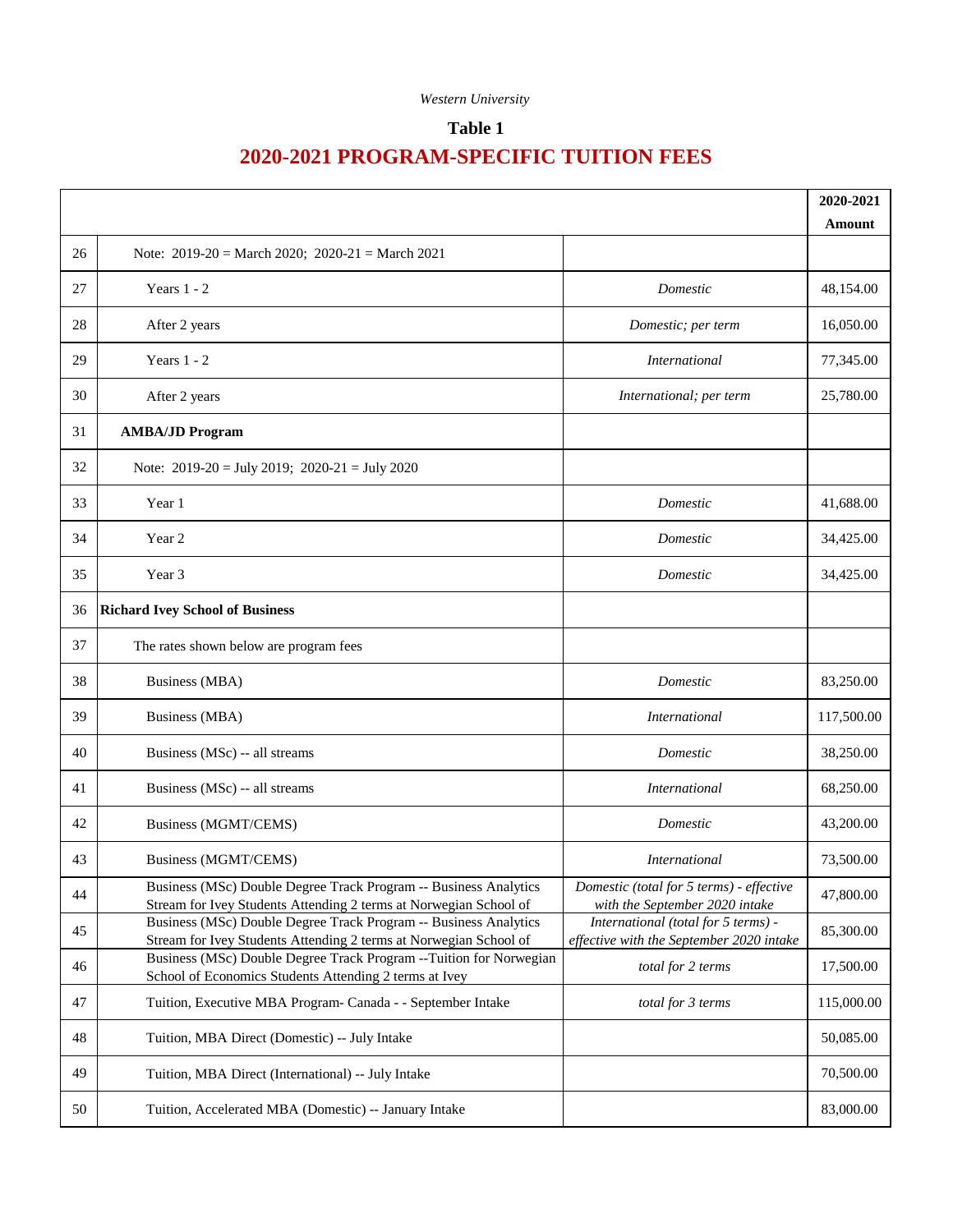## **Table 1**

|        |                                                                |                           | 2020-2021  |
|--------|----------------------------------------------------------------|---------------------------|------------|
|        |                                                                |                           | Amount     |
| 51     | Tuition, Accelerated MBA (International) -- January Intake     | new for January 2021      | 117,500.00 |
| 52     | GDip in Management                                             |                           |            |
| 53     | If taken in Canada                                             |                           |            |
| 54     | Per Module (1-4)                                               | Fees in Canadian Dollars  | 4,000.00   |
| 55     | Term 5                                                         | Fees in Canadian Dollars  | 5,200.00   |
| 56     | <b>Entry Assessment</b>                                        | Fees in Canadian Dollars  | 1,300.00   |
| 57     | If taken in Hong Kong                                          |                           |            |
| 58     | Per Module (1-4)                                               | Fees in U.S Dollars       | 3,000.00   |
| 59     | Term 5                                                         | Fees in U.S Dollars       | 4,000.00   |
| 60     | <b>Entry Assessment</b>                                        | Fees in U.S Dollars       | 1,000.00   |
| 61     | <b>Faculty of Education</b>                                    |                           |            |
| 62     | Tuition - Post Graduate Certificate in Education               | per course                | 250.00     |
| 63     | 3-Part Additional Qualification                                | per course                | 675.00     |
| 64     | <b>Additional Basic Qualification</b>                          | Domestic, per course      | 675.00     |
| 65     | <b>Additional Basic Qualification</b>                          | International, per course | 1,350.00   |
| 66     | Honor Specialist                                               | per course                | 725.00     |
| 67     | Honor Specialist                                               | International, per course | 1,450.00   |
| 68     | <b>Technology Studies</b>                                      | per course                | 725.00     |
| 69     | Certificate of Unified English Braille Competence (non-credit) | per level                 | 325.00     |
| $70\,$ | <b>Master of Professional Education (MPEd)</b>                 |                           |            |
| 71     | <b>Domestic Students</b>                                       |                           |            |
| $72\,$ | All Fields                                                     | per course                | 2,719.00   |
| 73     | <b>International Students</b>                                  |                           |            |
| 74     | Onsite                                                         | per course                | 3,959.00   |
| 75     | Online                                                         | per course                | 3,022.00   |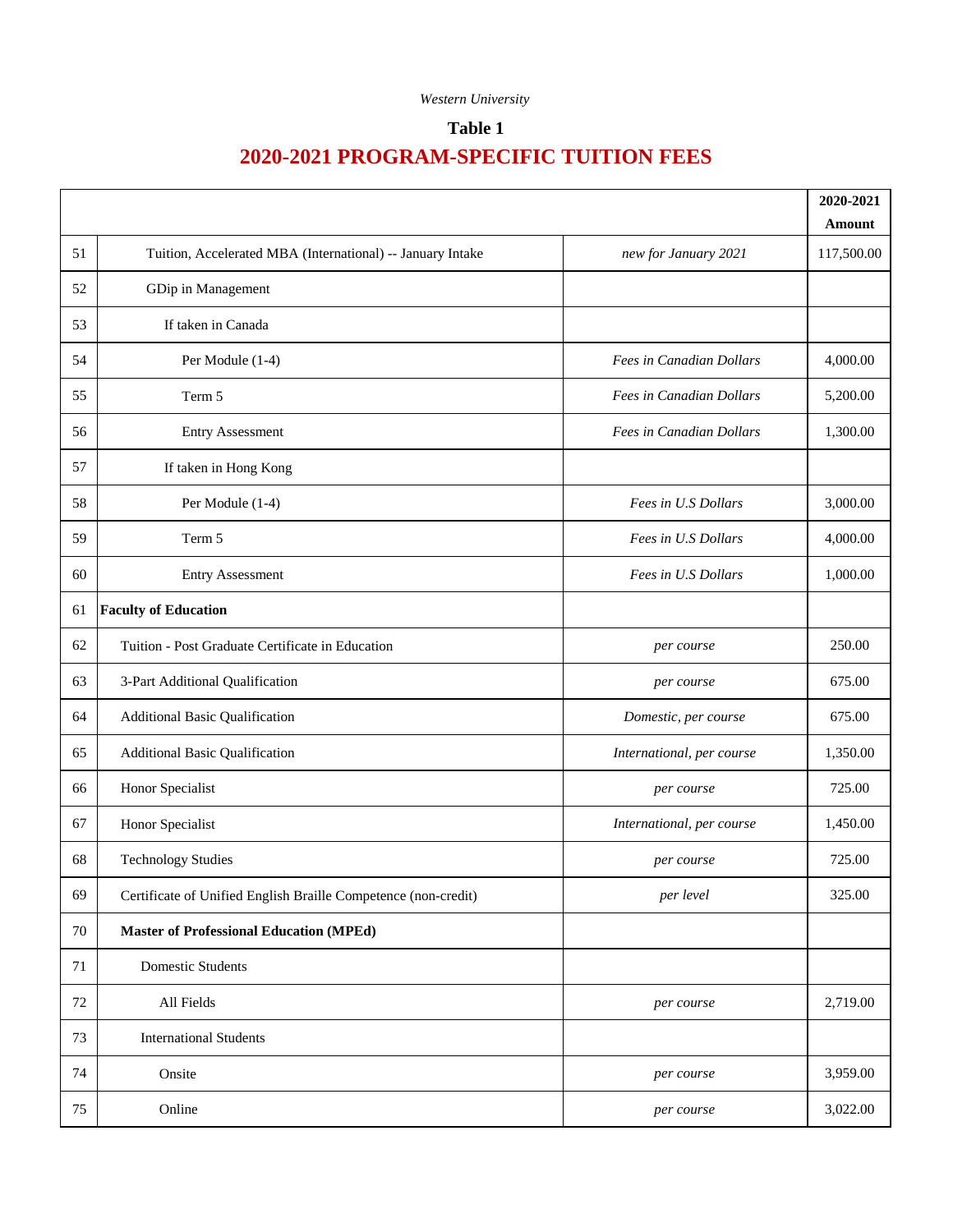## **Table 1**

|     |                                                                                  |                                                             | 2020-2021 |
|-----|----------------------------------------------------------------------------------|-------------------------------------------------------------|-----------|
|     |                                                                                  |                                                             | Amount    |
| 76  | <b>Faculty of Engineering</b>                                                    |                                                             |           |
| 77  | University Network of Excellence in Nuclear Engineering Program                  | 10 courses or 8 courses and project                         | 22,500.00 |
| 78  | Advanced Design and Manufacturing Institute (ADMI)<br><b>Engineering Program</b> | 9 courses; per course fee                                   | 2,430.00  |
| 79  | <b>Faculty of Health Science</b>                                                 |                                                             |           |
| 80  | <b>Compressed Nursing Program</b>                                                |                                                             |           |
| 81  | Years 3 and 4, Summer                                                            | Domestic; per-course tuition fee                            | 1,210.00  |
| 82  | Year 3, Summer                                                                   | International; per-course tuition fee                       | 8,604.60  |
| 83  | Year 4, Summer                                                                   | International; per-course tuition fee                       | 8,286.00  |
| 84  | Years 3 and 4, Fall/Winter                                                       | Domestic                                                    | 6,050.00  |
| 85  | Year 3, Fall/Winter                                                              | <b>International</b>                                        | 43,023.00 |
| 86  | Year 4, Fall/Winter                                                              | <i>International</i>                                        | 41,430.00 |
| 87  | <b>Combined Health Professional Masters and PhD</b>                              |                                                             |           |
| 88  | All Years                                                                        | Domestic                                                    | 11,294.00 |
| 89  | All Years                                                                        | International                                               | 33,259.00 |
| 90  | Graduate Diploma in Applied Health Sciences                                      | Domestic; per-course tuition fee                            | 1,418.00  |
| 91  | Graduate Diploma in Applied Health Sciences                                      | International; per-course tuition fee                       | 3,350.00  |
| 92  | <b>Faculty of Law</b>                                                            |                                                             |           |
| 93  | Graduate Diploma in Mining Law, Finance and Sustainability                       | Domestic; per-course tuition fee                            | 2,250.00  |
| 94  | Graduate Diploma in Mining Law, Finance and Sustainability                       | International; per-course tuition fee                       | 3,500.00  |
| 95  | <b>Faculty of Medicine and Dentistry</b>                                         |                                                             |           |
| 96  | Medicine (M. D.) -- Year 5                                                       |                                                             | 11,993.00 |
| 97  | MSc in Clinical Medical Biophysics                                               | Domestic                                                    | 11,294.00 |
| 98  | MSc in Clinical Medical Biophysics                                               | International                                               | 31,675.00 |
| 99  | <b>Internationally Trained Dentistry Program</b>                                 | Year 2 (plus full-time ancillary and<br>supplementary fees) | 56,000.00 |
| 100 | <b>Internationally Trained Dentistry Program</b>                                 | Year 3 (plus full-time ancillary and<br>supplementary fees) | 56,000.00 |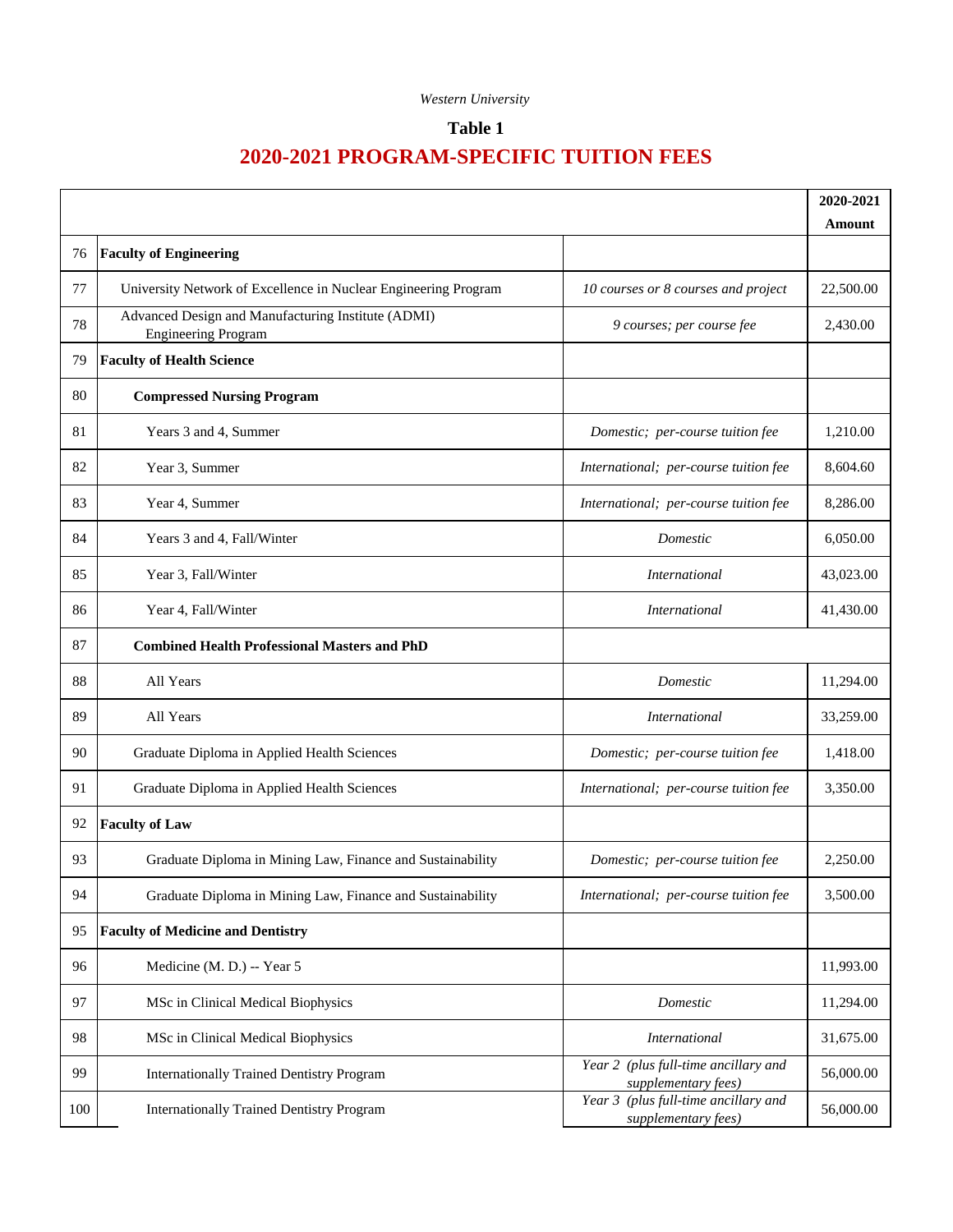## **Table 1**

|     |                                                                                                                                                                                                                     |                                                             | 2020-2021  |
|-----|---------------------------------------------------------------------------------------------------------------------------------------------------------------------------------------------------------------------|-------------------------------------------------------------|------------|
|     |                                                                                                                                                                                                                     |                                                             | Amount     |
| 101 | <b>Internationally Trained Dentistry Program</b>                                                                                                                                                                    | Year 4 (plus full-time ancillary and<br>supplementary fees) | 56,000.00  |
|     | <b>International Medical Trainees</b>                                                                                                                                                                               | includes Saudi Trainees                                     | 100,000.00 |
| 102 | Dentistry, Prior Learning Assesment (PLA) -- Internationally Trained<br>Dentists                                                                                                                                    | reflects changes in exam structure                          | 800.00     |
| 103 | <b>Faculty of Music</b>                                                                                                                                                                                             |                                                             |            |
| 104 | Music Recording Arts, All Years - Domestic tuition                                                                                                                                                                  | compressed prgm with Fanshawe                               | 6,914.00   |
| 105 | Music Recording Arts - Year 1 - International tuition                                                                                                                                                               | compressed prgm with Fanshawe                               | 34,022.00  |
| 106 | Music Recording Arts - Year 2 - International tuition                                                                                                                                                               | compressed prgm with Fanshawe                               | 34,022.00  |
| 107 | Music Recording Arts - Year 3 - International tuition                                                                                                                                                               | compressed prgm with Fanshawe                               | 32,762.00  |
| 108 | <b>Faculty of Social Science</b>                                                                                                                                                                                    |                                                             |            |
| 109 | Graduate Diploma in Public Administration                                                                                                                                                                           |                                                             |            |
| 110 | per-course tuition                                                                                                                                                                                                  | Domestic                                                    | 920.00     |
| 111 | per-course tuition                                                                                                                                                                                                  | <b>International</b>                                        | 4,420.00   |
| 112 | Undergraduate Diploma in Public Administration                                                                                                                                                                      | per half course                                             | 727.00     |
| 113 | <b>School of Graduate and Postdoctoral Studies</b>                                                                                                                                                                  |                                                             |            |
| 114 | Graduate Diploma in Accounting                                                                                                                                                                                      |                                                             |            |
| 115 | Summer program                                                                                                                                                                                                      | Domestic, 1 term                                            | 9,000.00   |
| 116 | Summer program                                                                                                                                                                                                      | International, 1 term                                       | 16,000.00  |
| 117 | <b>Continuing Studies</b>                                                                                                                                                                                           |                                                             |            |
| 118 | Trois Pistoles French Immersion School:                                                                                                                                                                             |                                                             |            |
| 119 | Summer (\$1,210.14 tuition, \$1,085.55 r&b, \$504.31 immersion)                                                                                                                                                     | Domestic Bursary                                            | 2,800.00   |
| 120 | Summer (\$1,210.14 tuition, \$1,085.55 r&b, \$504.31 immersion)                                                                                                                                                     | Domestic Non-Bursary                                        | 2,800.00   |
|     | Summer (\$605.07 tuition, \$695.80 r&b, \$378.13 immersion)                                                                                                                                                         | Domestic Non-Bursary 0.5 credit                             | 1,679.00   |
|     | Summer (\$6,208.49 tuition, \$1,085.55 r&b, \$504.31 immersion)                                                                                                                                                     | <i>International</i>                                        | 7,798.35   |
| 121 | Summer (\$3,104.25 tuition, \$695.80 r&b, \$378.13 immersion)                                                                                                                                                       | International 0.5 credit                                    | 4,178.18   |
| 122 | The % increase figures are calculated on the previous year of study in the previous academic year; for example, the % increase for<br>year 4 is the increase over the year 3 tuition in the previous academic year. |                                                             |            |